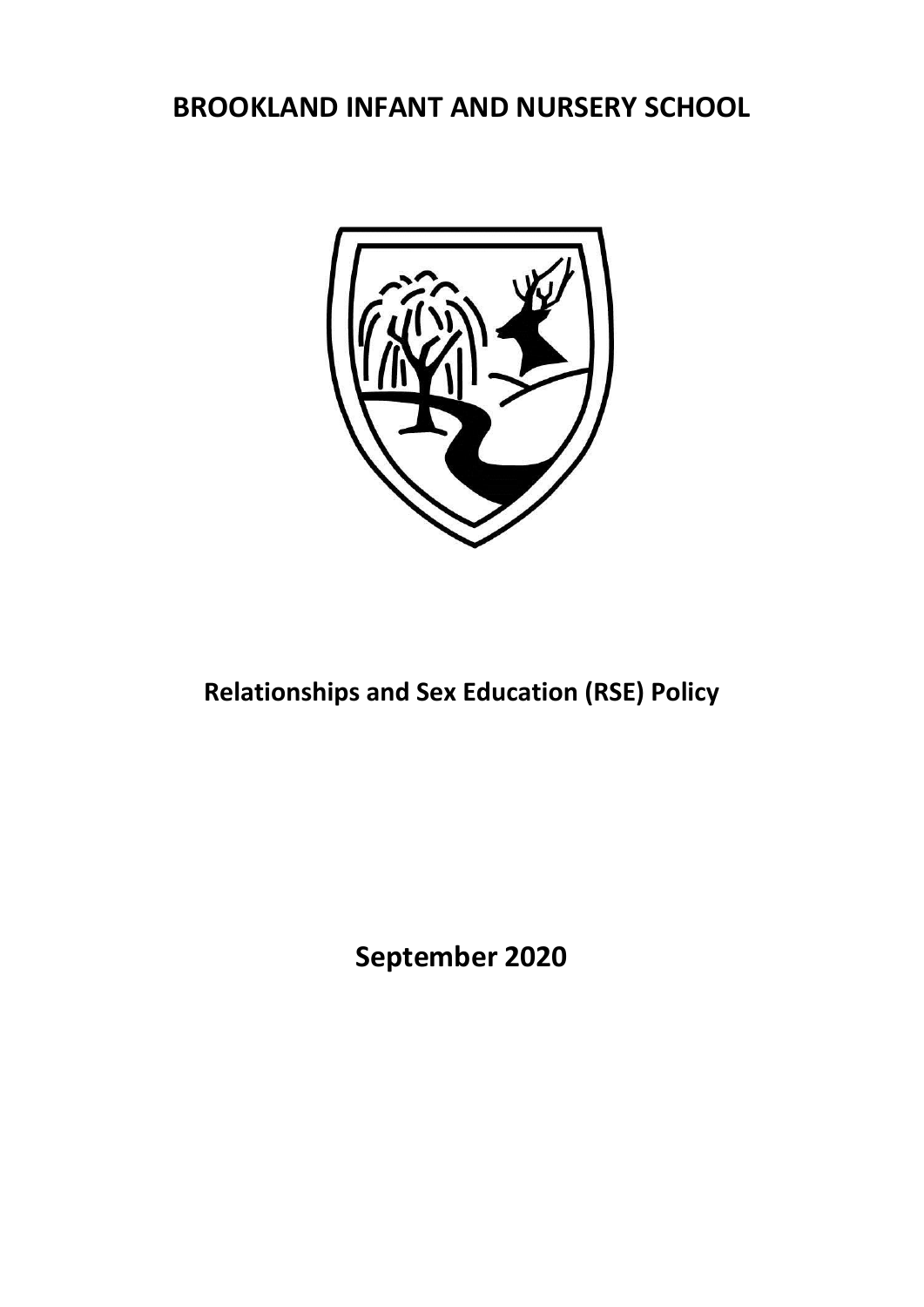# **Relationships and Sex Education (RSE) Policy**

## **Rationale and Ethos**

This policy covers our school's approach to Relationships and Sex Education (RSE) as an integral part of the Personal, Social and Health Education (PSHE) and links with Science. For Primary Education, the requirement is to focus only on the Relationships Education. In this policy, where we reference RSE, we are referring only to the statutory Relationships Education.

- It was produced by the PSHE lead, through consultation with SLT and Governors.
- We define 'Relationships Education' (RSE) as learning how to have healthy relationships and how to keep yourself safe.
- We believe RSE is important for our students and our school because we believe it is important to know: what it means to be a friend; how to take care of our bodies and minds; how to be safe online; how to solve disagreements in a kind way; how we can celebrate the ways we are the same and the ways in which we are different and develop mutual respect for people who are different to us.
- We view the partnership of home and school as vital in providing the context for mutual respect, recognising positive and healthy relationships and keeping yourself safe.
- We ensure RSE is inclusive and meets the needs of all our students, including those with special educational needs and disabilities (SEND). Our teachers provide learning opportunities matched to the individual needs of every child, including those with learning difficulties. When teaching RSE, teachers take into account the targets which may be part of a child's Education, Health and Care Plan (EHCP). All adults involved with teaching RSE are sensitive to the range of cultural & ethnic attitudes across the school & take these into account when teaching these subjects. We also take into account that boys and girls may need different approaches in RSE.
- We ensure RSE fosters gender equality and LGBTQ+ equality by using children's literature which shows the diversity of family relationships including LGBTQ+. Our staff will challenge any gender stereotyping that they hear or see in the same way that we would for race. E.g. Blue for boys, pink for girls, football for boys, dolls for girls etc.
- The intended outcomes of our programme are that students will:
	- have the confidence and self-esteem to value themselves and others
	- understand about different relationships and the importance of family to care and support each other
	- to name parts of the body
	- to understand that there are consequences to their actions and to behave responsibly
	- to understand how safe routines can reduce the spread of germs and viruses
- develop the skills of: valuing themselves as unique individuals; keeping themselves and others healthy and safe; communication; decision making and assertiveness; knowing how and where to gain information and support; and participating in society.
- develop the attributes of: high self-esteem and looking after their mental health and emotional well-being and to form and maintain worthwhile and satisfying relationships, which are based on respect for themselves and for others.

#### **Role and Responsibilities**

The RSE programme will be led by the PSHE Co-Ordinator

- It will be taught by class teachers
- It will be supported by teaching assistants
- A working party will be made up of PSHE coordinator and science coordinator to ensure curriculum coverage.

• Teaching staff will receive RSE training on how to approach and sequence lessons linked to RSE to support pupils with progression in their understanding.

All staff members and external visitors, who work with our pupils will be given a copy of this policy and our School's Child Protection Policy. We make clear to pupils what our procedures are with regard to confidentiality. If any comments or questions asked by a child raise concern, adults will follow agreed practice based within our Child Protection Policy.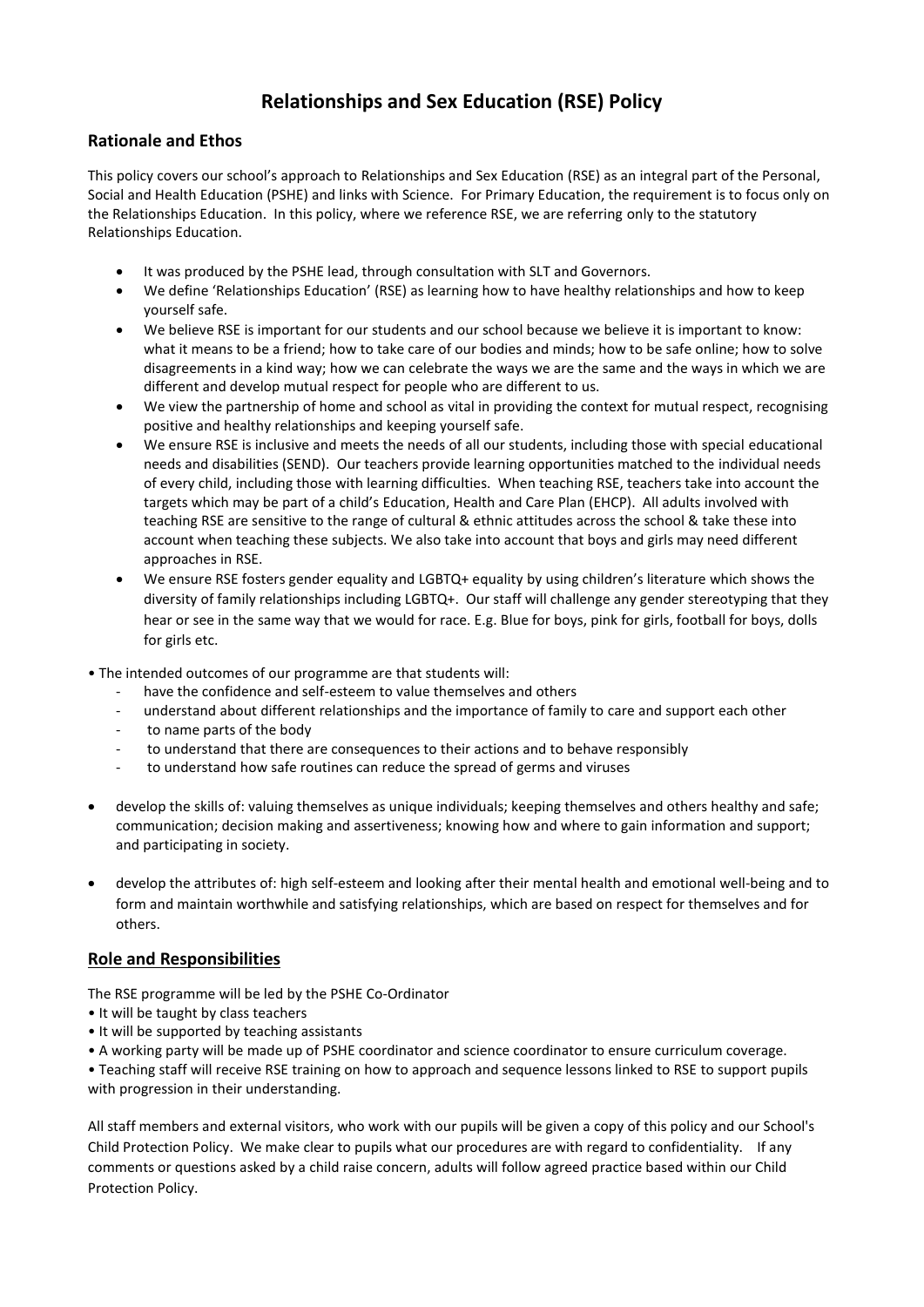#### **Legislation**

From September 2020, we are required to teach relationships education/RSE as part of our curriculum.

Current regulations and guidance from the Department for Education state that "The focus in primary school should be on teaching the fundamental building blocks and characteristics of positive relationships, with particular reference to friendships, family relationships, and relationships with other children and with adults."

The RSE policy supports/complements the following policies and areas of learning:

- Behaviour policy
- Child Protection policy
- Bullying policy
- Science
- P.E.
- $\bullet$  R.E.
- P.S.H.E.

• Documents that inform the school's RSE policy include:

- *Education Act (1996)*
- *Learning and Skills Act (2000)*
- *Education and Inspections Act (2006)*
- *Equality Act (2010)*
- *Keeping children safe in education –Statutory safeguarding guidance (2020)*
- *Children and Social Work Act (2017)*

#### **Safe and Effective Practice**

- We will ensure a safe learning environment by agreeing ground rules.
- Teachers and pupils will agree the ground rules by recording and displaying the rules agreed by the class: we listen to one another; we respect each other; we know who to talk to if we are concerned.
- Distancing techniques are used to remove elements of ownership to scenarios, such as using names of people not linked to the school.
- Pupil's questions will be answered by the teacher/teaching assistant and where necessary, this may be answered 1:1 rather than to the whole class. We make clear to pupils what our procedures are with regard to confidentiality.
- Sensitive issues will be handled by discussions with individuals or small groups.
- Pupils will be able to raise questions anonymously by writing them down, or speaking to an adult in the school.
- All staff teaching RSE will be supported by this policy, the PSHE lead and the Headteacher.

#### **Safeguarding**

Teachers are aware that effective RSE, which brings an understanding of what is and what is not appropriate in a relationship, can lead to a disclosure of a child protection issue.

- Teachers will consult with the Designated Safeguarding Lead and in her absence their deputy and will record any concerns on CPOMS, which will be acted on, following the safeguarding policy.
- Visitors/external agencies which support the delivery of RSE will be required to read the school's policies on RSE and Child Protection. This is to ensure they are familiar with our policy and expectations regarding correct practice and how to respond to issues, including those that may relate to Child Protection matters.
- The protocol for inviting visitors into lessons is at discretion of the class teacher, in consultation with the Headteacher and in her absence, the Deputy headteacher.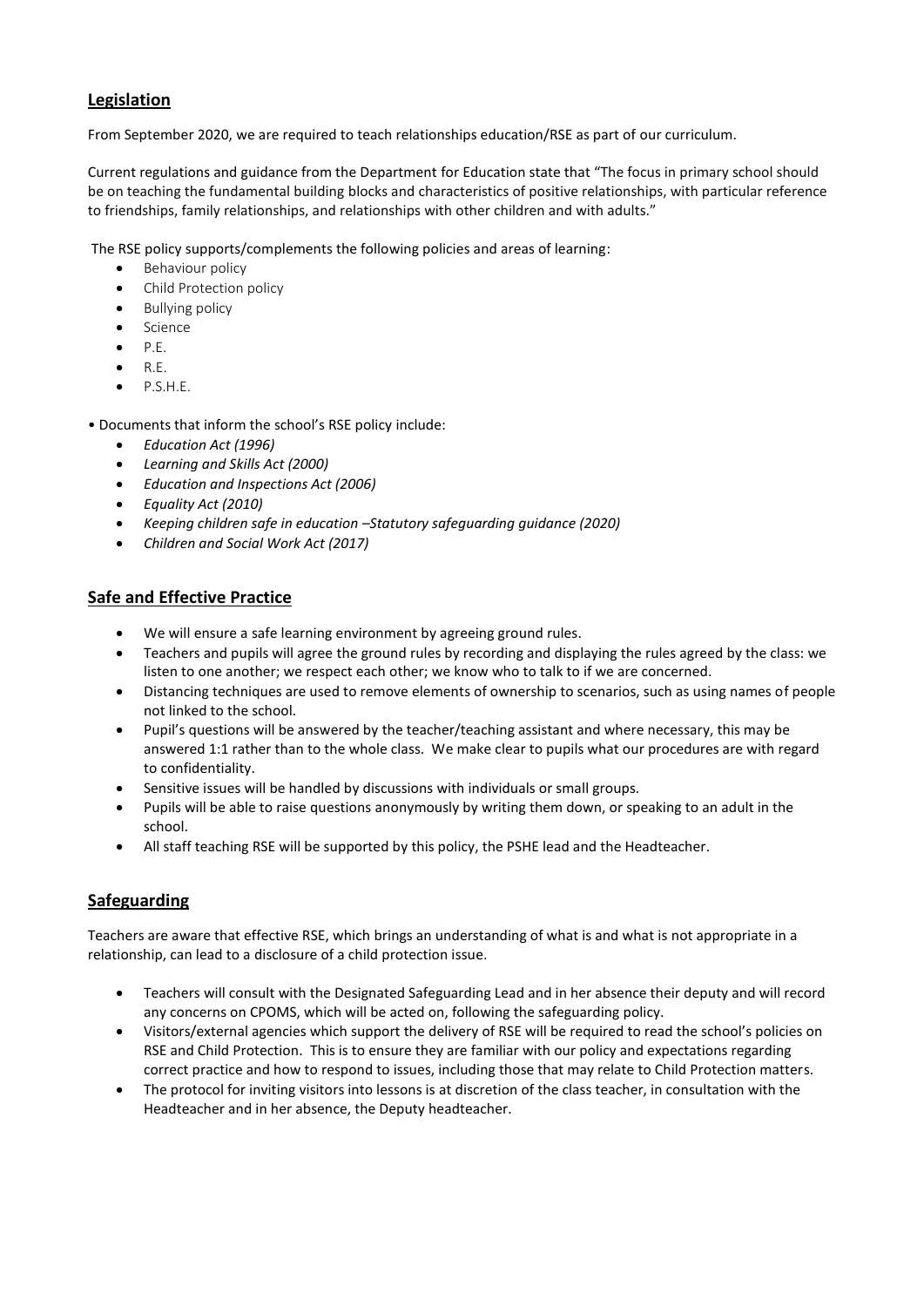#### **Curriculum Design**

Our RSE programme is an integral part of our whole school PSHE education provision and will cover the development of self-esteem, learning about their body and learning about health relationships.

- Our RSE programme is inclusive of/compliments other subjects, such as Science, PE and RE.
- We will ensure RSE is matched to the needs of our pupils by considering the makeup of our pupils and the community we live in.
- Our RSE programme will be planned and delivered through a range of teaching methods and interactive activities, including a mixture of discussions, activities, books and film clips which will be used to support and promote understanding within a moral/values context.
- Since RSE incorporates the development of self-esteem and relationships, pupils' learning does not just take place through the taught curriculum but through all aspects of school life, including the playground.
- Pupils will be encouraged to reflect on their own learning and progress by discussing their views and considering the views of others.
- Assessment in RSE will be based on teacher judgements. Indication of a pupil's progress will be included according to the age of the pupil in our annual reporting on PSHE to parents/carers.
- An overview of the end of KS1 expectations can be found at the end of this policy (Appendix 1).

#### **Monitoring, Reporting and Evaluating**

•Teachers will critically reflect on their work in delivering RSE through weekly discussions with each other during planning meetings and termly with the PSHE lead, lesson observations and training opportunities. • Pupils will have opportunities to review and reflect on their learning during lessons by asking questions, considering their own views, contributing to discussions and sharing any worries with the teacher or teaching assistant.

• Student voice will be influential in adapting and amending planned learning activities.

#### **Engaging Stakeholders**

Parents will be informed about the policy through the school's newsletter.

• The policy will be available to parents through the school's website.

• We are committed to working with parents and carers by answering any questions they may have and seeking further advice where necessary.

• We work closely with parents to ensure that they are fully aware of what is being taught and provide additional resources and support by signposting to outside support if necessary.

- As part of our whole school approach to RSE, Parent Information sessions and opportunities for
- parents to view the materials and resources used will be shared with them.

• Parents/carers have the right to withdraw their children from the Sex Education part of Relationships and Sex Education content that is not part of statutory NC Science, however the Relationships Education for Primary Schools is mandatory and parents/carers do not have the right to withdraw their children from it.

• Governors will be informed of the RSE policy and curriculum annually by the PSHE lead.

• Student voice will be used to review and tailor our RSE programme to match the different needs of pupils.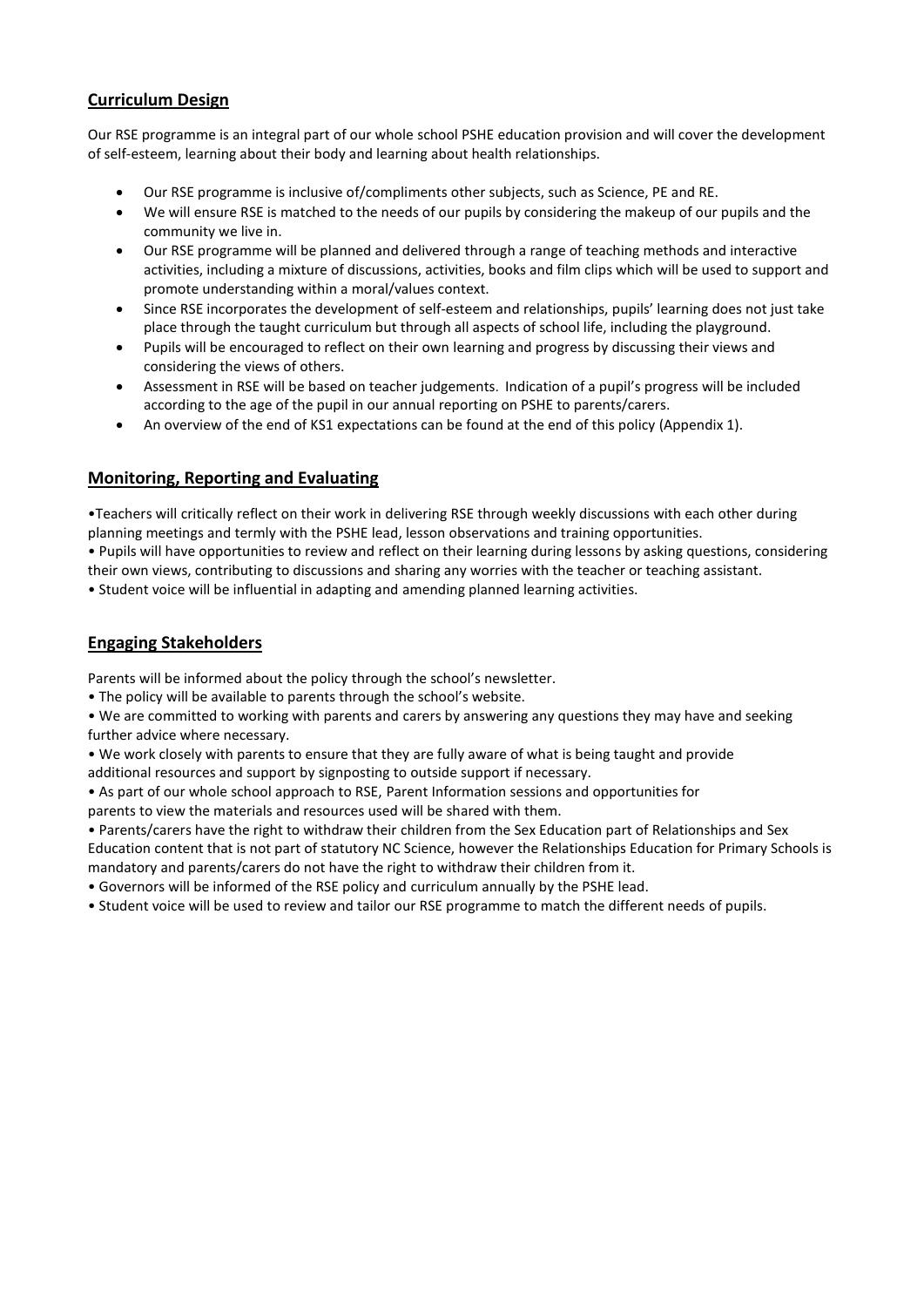# **Appendix 1**

By the end of KS1, we expect pupils to know the following:

## **Families and people who care for me**

Pupils should know:

- That families are important for children growing up because they can give love, security and stability.
- The characteristics of health family life, to protect and care for children and other family members, the importance of spending time together and sharing each other's lives.
- That others' families, either in school or in the wider world, sometimes look different from their family, but that they should respect those differences and know that other children's families are also characterised by love and care.
- If family relationships are making them feel unhappy or unsafe, how to seek help or advice from others.

## **Caring Friendships**

Pupils should know:

- How important friendships are in making us feel happy and secure, and how people choose and make friends.
- The characteristics of friendship, including mutual respect, truthfulness, trustworthiness, kindness, sharing interests and experiences and support with problems of difficulties.
- That healthy friendships are positive and welcoming towards others, and do not make others feel lonely or excluded.
- That most friendships have ups and downs and that these can be worked through and repaired, and that resorting to violence is never right.
- How to recognise who to trust and who not to trust, how to judge when a friendship is making them feel unhappy or uncomfortable, managing conflict, how to manage these situations and how to seek help or advice from others, if needed.

## **Respectful Relationships**

Pupils should know:

- The importance of respecting others, even when they are different from there or make different choices or have different preferences of beliefs.
- Th conventions of courtesty and manners.
- The importance of self-respect and how this links to their own happiness.
- That in school and in wider society they can expect to be treated with respect by others, and they in turn should show their respect to others, including those in positions of authority.
- About different types of bullying, and the responsibilities of bystanders (reporting to an adult) and how to seek help.
- The importance of permission-seeking and giving in relationships with friends, peers and adults.